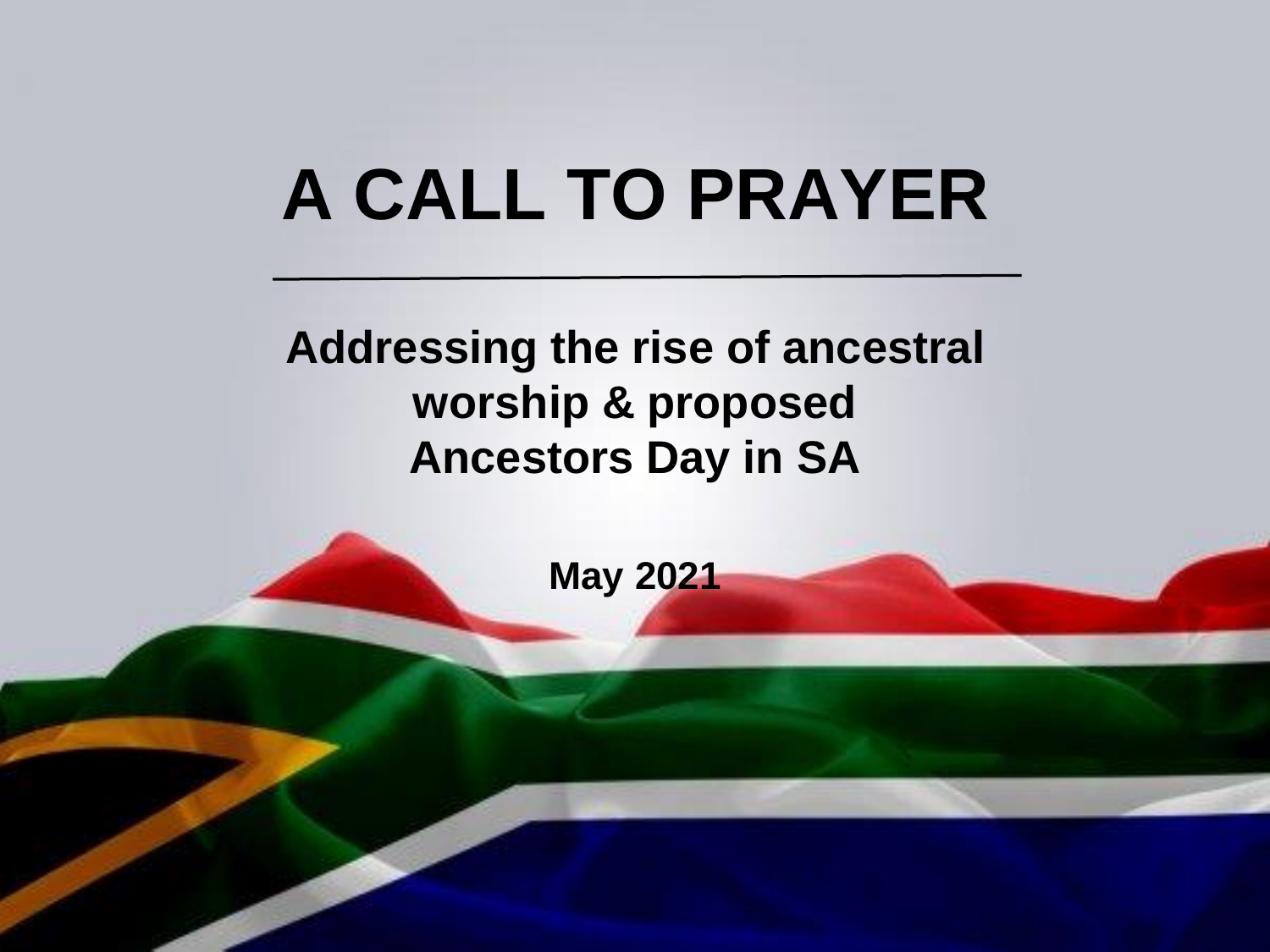### **PRAYER POINTS & ACTIONS**

#### **STEP 1**

1. Repentance for the nation in line with 2 Chronicles 7:14

2. Repentance of every idolater & ancestral worshipper in line with Acts 3:19

3. 1 Sam 5:2-4 *When the Philistines took the ark of God, they brought it into the house of Dagon & set it by Dagon. And when the people of Ashdod arose early in the morning, there was Dagon, fallen on its face to the earth before the ark of the Lord. So they took Dagon & set it in its place again. And when they arose early the next morning, there was Dagon, fallen on its face to the ground before the ark of the Lord. The head of Dagon & both the palms of its hands were broken off on the threshold; only Dagon's torso was left of it.*

**Pray for every foreign altar to be toppled in line with 1 Samuel 5:2-4**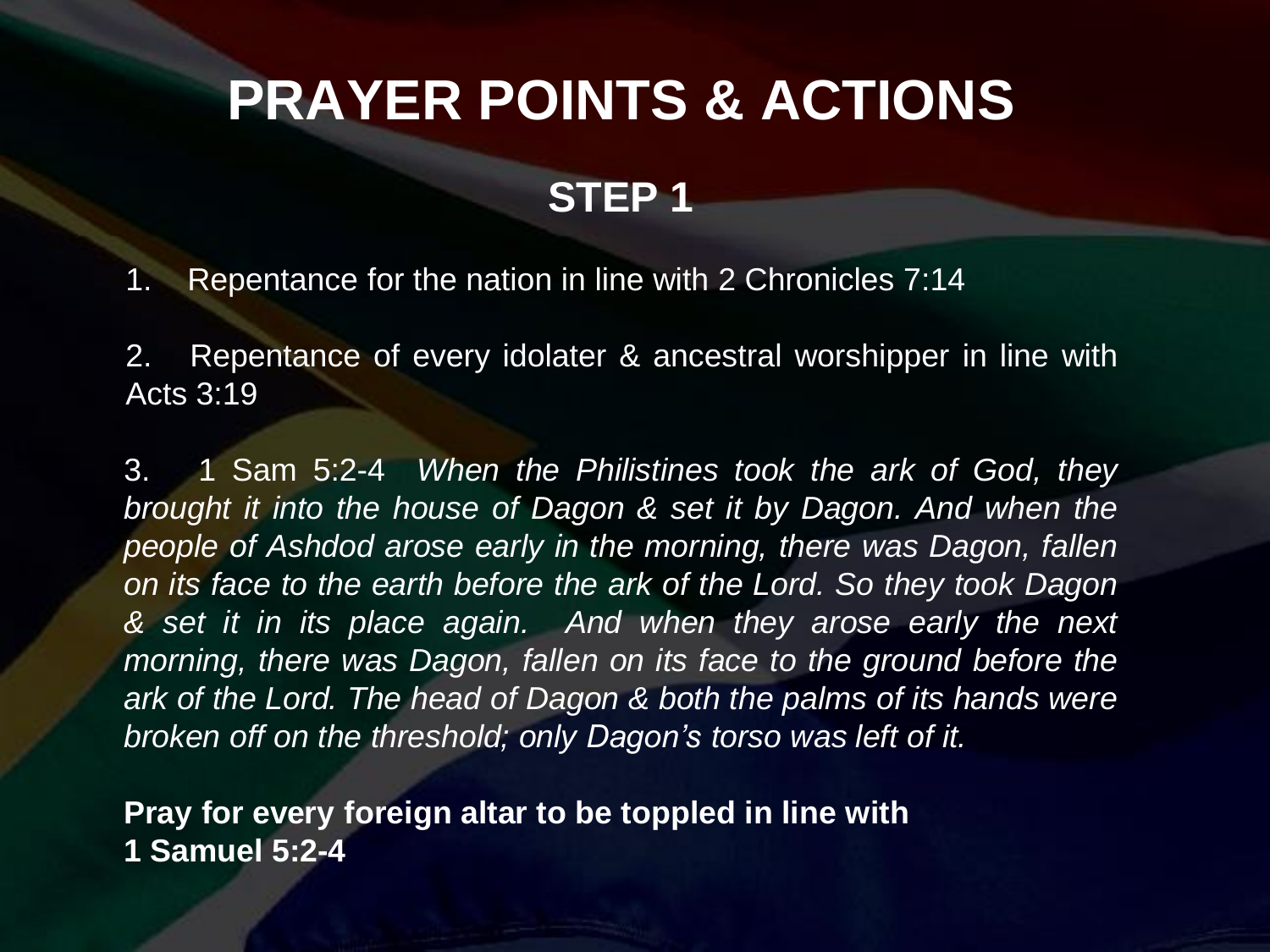#### **STEP 1** *(continued)*

4. Pray for the cleansing of the nation from idolatry & ancestral worship in line with 2 Cor 7:1

5. Pray against confusion & double-mindedness in line with James 1:8

6. Pray for the deliverance & salvation of the nation & mindsets to be changed in line with Rom 12:2

#### **STEP 2**

1. Raise up an altar of God & call upon the name of the Lord in line with Gen 12:8

2. Pray for SA to be filled with the knowledge of God's glory in line with Habakkuk 2:14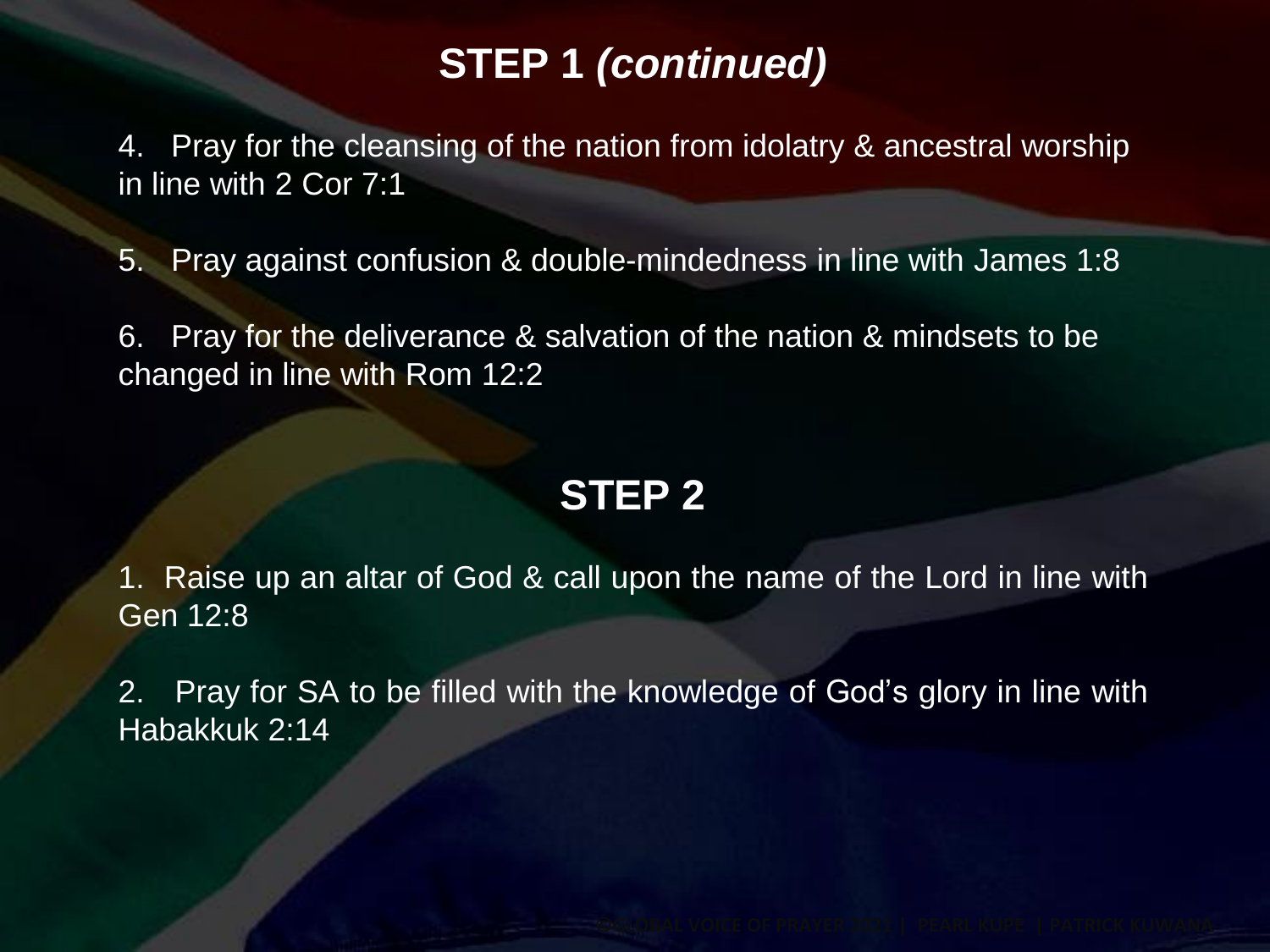### **PROGRAMME**

Welcome & intro | 5 min Worship | 10 min Teaching | 10 min Prayer | 30 min Blowing of shofar & communion | 5 min